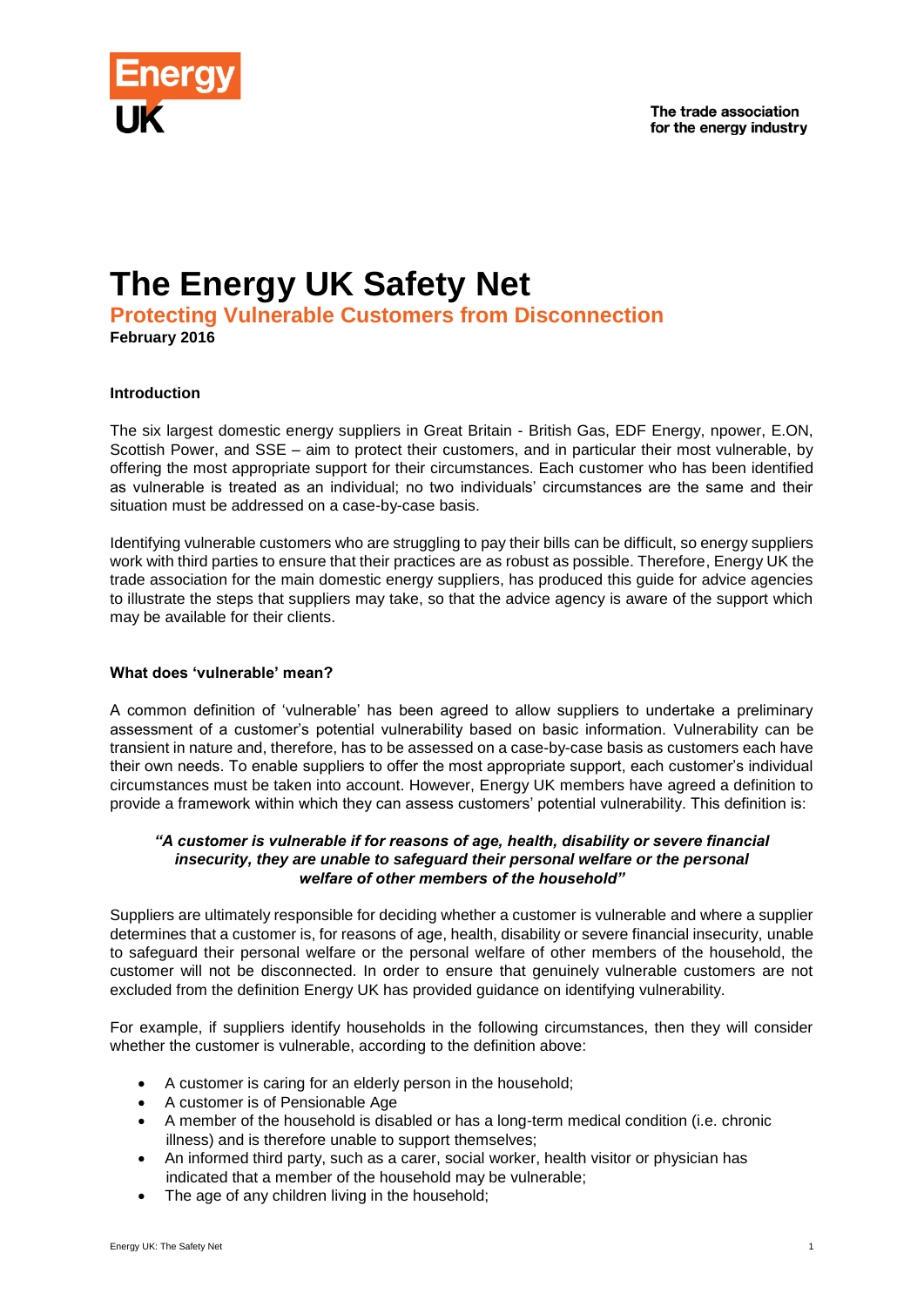A customer dependent on medical equipment that is operated by electricity. For example, stair lifts, electric wheelchairs, defibrillators or dialysis machines.

This list is an illustrative guide and is to be used in conjunction with the definition – it is not possible to provide an exhaustive list of every condition that could indicate vulnerability, as all customers have their own needs.

Suppliers may also work with charities and support agencies when they identify signs of vulnerability in a household.

# **The Energy UK Safety Net**

Energy UK members aim to help their customers, and in particular their most vulnerable customers, and provide them with the appropriate support they need to manage their energy use. Therefore, members have signed up to the Safety Net pledging to never knowingly disconnect a vulnerable customer at any time of year, where for reasons of age, health, disability or severe financial insecurity, that customer is unable to safeguard their personal welfare or the personal welfare of other members of the household.

In addition, the Safety Net provides enhanced measures that are integrated into all suppliers' debt management processes, an agreed universal definition of a potentially vulnerable customer, improved communication with support agencies, a range of debt management and repayment options and followup procedures to support vulnerable customers.

Energy suppliers will:

- Apply the agreed definition of vulnerability within a framework of best practice guidance
- Wherever possible, attempt to capture information about their customers and identify potential vulnerability
- Ensure that vulnerable customers' internal records are updated to indicate that special attention is required
- Work, where appropriate, with advice agencies, support services and charities to offer vulnerable customers the most suitable support to help with their energy debt
- Have specialist teams to assist vulnerable customers and to support the implementation and ongoing administration of vulnerable customer policies
- Offer a range of debt repayment options in order to find the most appropriate solution for vulnerable customers to manage any debt
- Make attempts to contact all customers following a disconnection with the aim to agree a repayment plan with the customer
- Obtain senior management authorisation prior to any disconnection being carried out
- Re-connect any customer who has been found to be vulnerable after disconnection as a priority, and usually within 24 hours of confirming that the customer is vulnerable<sup>1</sup>
- Monitor any repayment arrangements after they have been set up, in line with Ofgem's Key Principles for ability to pay
- Ensure all business functions, both internal and external, who may have contact with vulnerable customers, are aware of the provisions of the Safety Net

# **The Safety Net in operation**

Suppliers will put the Safety Net into practice in different ways, depending on how their businesses are structured. However relevant operational practices include:

 Making every effort to identify a vulnerable customer based on Energy UK guidance and other relevant sources

l

<sup>&</sup>lt;sup>1</sup> Reconnections are subject to the availability of meter operators to action request.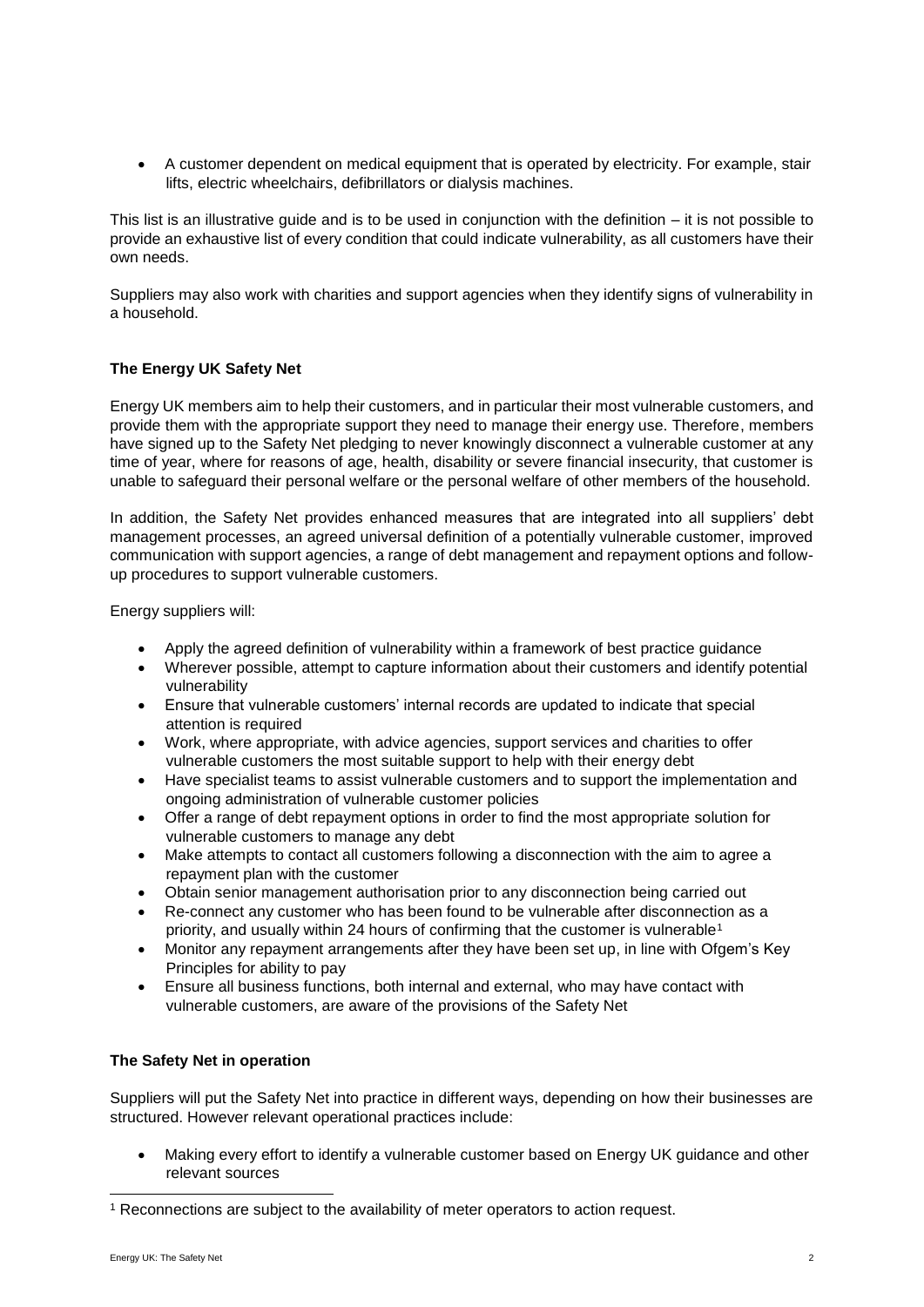- Continuing to capture information, where available, about customers' circumstances from trained call centre and field agents
- Attempting to contact customers on a number of occasions, throughout the debt path through, for example, letters and telephone calls, as well as where possible, face-to-face contact
- Training of all field agents to recognise signs of vulnerability and empowering them to halt the disconnection, pending further investigation by the supplier
- Encouraging personnel involved in smart meter installation to report any concerns to vulnerable customer teams that arise during home visits
- Seeking debt management solutions that are appropriate for the customers' circumstances, such as repayment schemes, prepayment meters, Fuel Direct, referral to debt advice agencies, and social services via dedicated support teams
- If a customer's wellbeing is assessed to be at risk, disconnection will be halted and, if appropriate, social services will be informed (taking into account guidance provided by the Information Commissioner's Office regarding disclosure of personal information)

Any disconnected customer will be monitored post-disconnection and contacted by the supplier, as part of the overall customer contact experience. This contact will be recorded as part of the audit trail.

# **Contact with customers**

Suppliers make considerable efforts to encourage all customers to discuss their circumstances with them directly so that appropriate payment arrangements can be put in place to recover any debt.

Suppliers make numerous attempts to contact indebted customers, by various means and at various times of day, based on the information they hold for that customer, before considering disconnection. Individual suppliers' processes may vary, and will be contingent on the customer's behaviour; however typically suppliers will make:

- 6 attempts to contact through correspondence
- 1 attempt to contact by telephone
- 1 attempt to contact by personal visit to property where no previous contact has been made, including visually checking the property for signs of vulnerability
- 1 attempt to contact by visit to court if a warrant is required
- Final attempt to contact at warrant execution or at the point that a senior manager has authorised remote disconnection

If during a contact with an indebted customer, (either by telephone or face-to-face), suppliers' frontline staff are made aware that a customer is unable to pay the bill, they will attempt to capture and record information about the customer, subject to the customer being willing to provide this. This may include details such as the customer's age, whether they are currently receiving benefits, the age of children and any special circumstances, such as whether any members of the household are disabled or have special needs.

Suppliers aim to promote a dialogue to encourage customers to volunteer information about themselves and their dependants, although they recognise that customers may sometimes be reluctant to do so.

Suppliers will, where appropriate, seek to meet the customer face-to-face to reach agreement on the recovery of a debt, whilst using the opportunity to obtain further information about the individual circumstances of the customer, enabling an initial assessment to be made as to their degree of vulnerability and the most appropriate action thereafter.

#### **Illustrative debt collection path**

Below is an example of the steps a supplier may choose to take between issuing a bill and the warrant visit or approved remote disconnection, along with indicative timescales for each stage. Suppliers' actual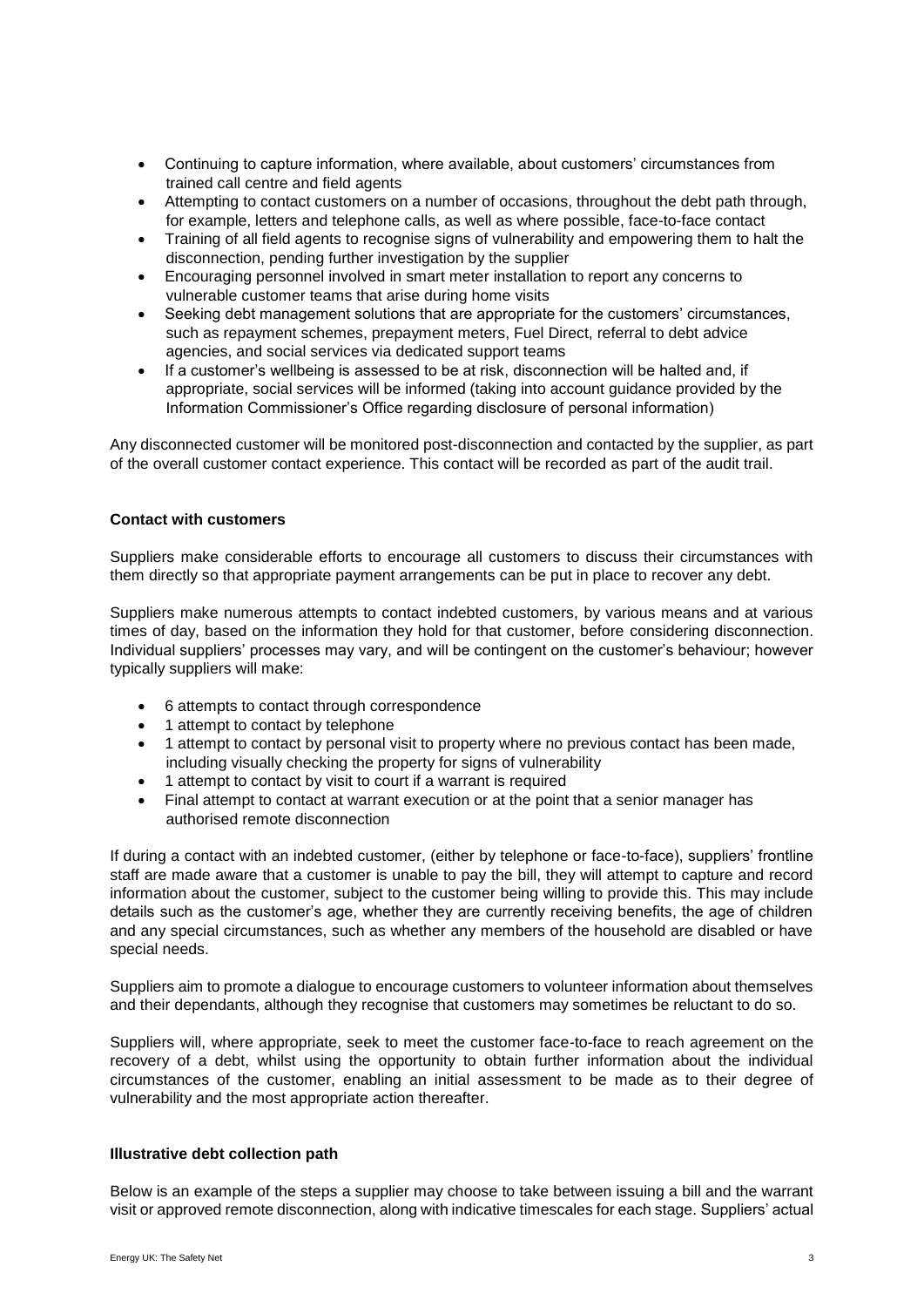debt collection pathways may, however, differ based on the supplier in question, the information the supplier holds about the customer, and the customer's individual behaviour. At each point of the contact with customers, if vulnerability is identified the customer will be referred to a specialist internal team where appropriate.

- Bill Issued: Day 1
- Reminder notice: Day  $10 28$
- Second reminder notice: Day  $20 40$
- $\bullet$  Outbound call: Day 21 70
- $\bullet$  Final demand notice: Day 28 68
- Pre-disconnection letter: Day 35 92
- Collections visit: Day 36 92
- $\bullet$  Human rights letter: Day 48 104
- Warrant obtained: Day 60 120
- Pre warrant visit (if required): Day  $50 130$
- Warrant actioned (PPM fitted / Disconnection): Day 80 180
- Post-disconnection follow-up (if required): 1 10 days after disconnection

Customers who are vulnerable will have their records updated accordingly, which will be apparent to relevant staff whenever the customer and supplier are in contact.

Following any disconnection, suppliers will also typically make numerous attempts to contact disconnected customers, by various means and at various times of day, based on the information they hold about that customer to ensure disconnection has not occurred in error and to arrange the most appropriate repayment plan. Individual suppliers' processes may vary, and are contingent on the customer's behaviour; however typically a supplier will attempt to:

- Contact the customer by telephone on the day of or shortly following a disconnection.
- Write to the customer if unable to contact by telephone.
- Arrange a site visit to meet with the customer face-to-face if deemed necessary by the supplier. Subject to suppliers' discretion, this could include situations where for example, it has not previously been possible to contact the customer, a visit has been requested by the customer, or where vulnerability has been subsequently identified post-disconnection,

#### **Households with children**

To offer additional support to households with children, suppliers have agreed to the following minimum standards in relation to households with children:

- During the period of the Winter Moratorium (1st October to 31st March) Energy UK members will not knowingly disconnect either the electricity or gas supply of a household with a child under the age of 16.
- Outside the period of the Winter Moratorium, Energy UK members will not knowingly disconnect either the electricity or gas supply of a household with a child aged five years or younger, provided that the customer commits to paying a "consumption only" arrangement, thus showing a commitment to paying for future energy use.

As part of the disconnection process, households with children aged five years or younger in residence may, therefore, be subject to additional checks (and may still be disconnected in exceptional circumstances), including:

- All disconnections will be subject to case by case approval
- Approval for disconnection of a household with children aged five years or younger will be made by a senior manager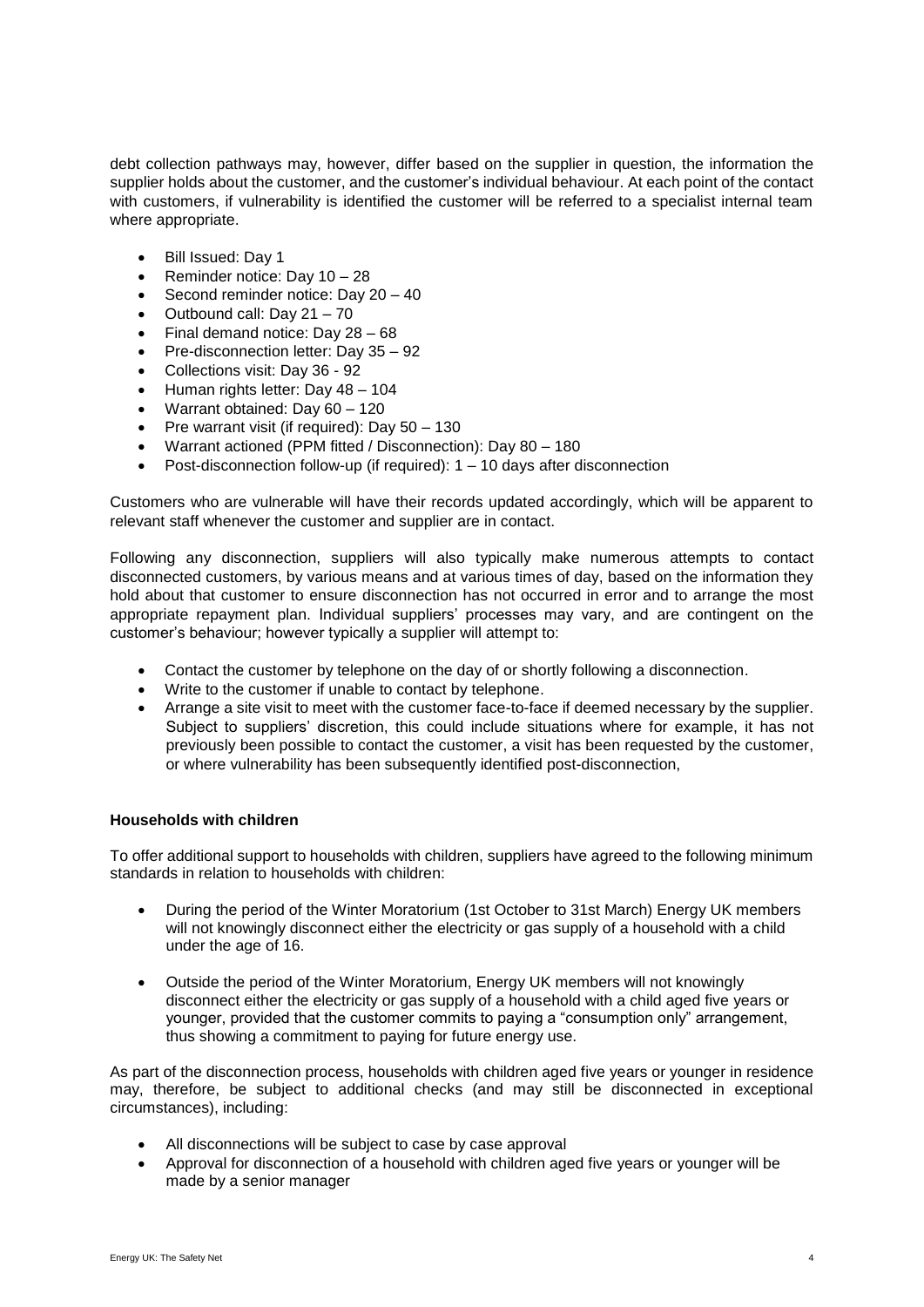- Advising householders prior to disconnection that social services may be informed as a precaution – and advising social services if disconnection is performed
- Asking for proof that children aged five years or younger are present and documenting the ages
- Offering a consumption only arrangement before disconnection (showing a commitment to paying for future energy use)

Where a household with children aged five years or younger is disconnected suppliers will reconnect without repayment of the debt if the customer can commit to paying for ongoing consumption upfront.

Suppliers will also not knowingly disconnect either the electricity or gas supply of a household with children aged five years or younger in April or September if the weather is cold. Suppliers are responsible for determining what constitutes cold weather.

This represents a minimum standard for non-disconnection of households with children; individual suppliers may go beyond this.

#### **Debt management**

In many cases vulnerable energy customers have multiple debts and their circumstances may require a more holistic approach in order to provide effective support. In these cases, where appropriate, suppliers will signpost customers to independent advice agencies, such as Citizens Advice, National Debtline, and Step Change.

Where a supplier's agent can establish that a customer is receiving any form of state benefit this will be taken into account in order to assess the customer's ability to make repayments. Regard is taken of the customer's ability to repay their debts at a rate higher than the minimum equivalent weekly amount for Fuel Direct, set by the Department for Work and Pensions. Suppliers may also offer benefit entitlement checks as part of their wider programmes of social initiatives to ensure that that a household is claiming all of the benefits it is entitled to.

#### **The role of prepayment meters (PPM)**

PPMs, including smart meters operating in prepayment mode, are used where the customer cannot pay their balance in one payment and/or may have refused or failed to comply with other suitable repayment options. The prepayment meter can be fitted or the meter switched to PPM mode with or without the customer's consent, where it is safe and practicable to do so.

A PPM will not be fitted or PPM mode applied to recover debt where there are practical difficulties, such as customers not being able to physically use the meter or not having full time access to the meter position.

Where it is not safe and practicable for households to use a PPM, suppliers will ensure that the principles of the Safety Net continue to apply. In this situation disconnection will not take place if the customer is vulnerable, and other routes to recoup the debt will be followed. For example:

- Offering to move, adapt or replace the PPM so it is safe and practicable to use, where appropriate
- Offering alternative payment methods, including fuel direct

To ensure that a recently installed meter is being used and the customer is coping with the repayments, suppliers will check on the customer's account and if necessary contact the customer, sometimes in conjunction with a carer or a third party where appropriate.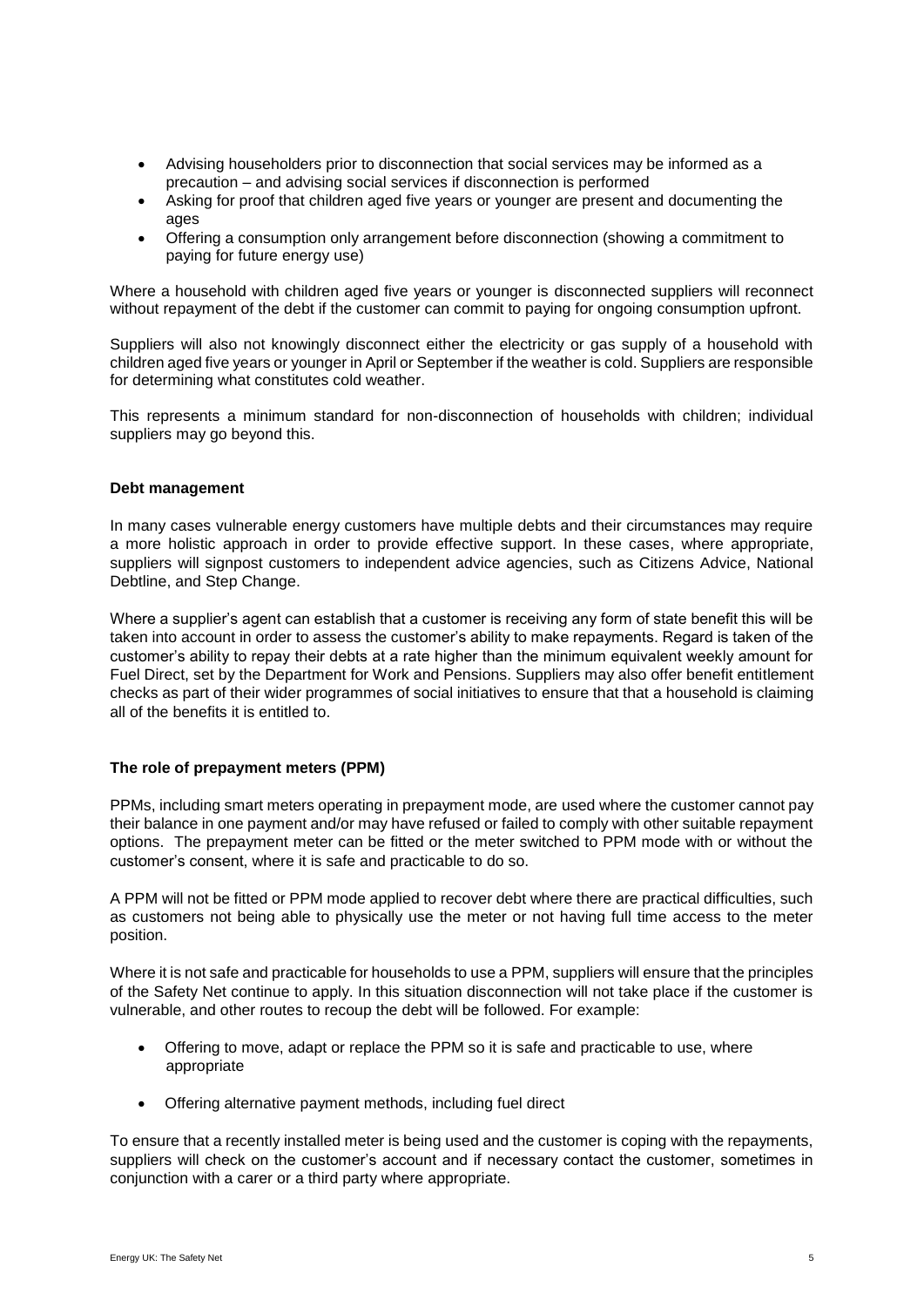As part of their Supply Licence and the Equality Act 2010, suppliers have a duty to move a meter if the customer is unable to reasonably access it and as such poses a safety issue. Suppliers will not install a PPM if the customer is unable to use it safely, such as being unable to re-charge their payment device.

#### **Data Protection Act 1998**

Guidance from the Information Commissioner's Office states that when an energy supplier has reason to believe that a customer is vulnerable and that disconnection may well cause real risk to the customer's health and safety, or to others within the household, the energy supplier may legitimately disclose the customer's name and address to a person or organisation who it is reasonable to assume may be able to intervene on the grounds that this is in the best interests of the customer.

#### **Advice agencies**

Suppliers have links with a range of local and national organisations, including Citizens Advice Bureaux, local authorities, housing associations, charities and advice agencies and often work with these organisations to resolve customers' difficulties ,signposting them to their services where appropriate.

# **Priority Services Register (PSR)**

Domestic electricity and gas suppliers have licence obligations to offer special services to customers who are of pensionable age, blind, deaf, disabled or have a long-term medical condition (i.e. chronically sick).

These services are available to these customers on their supplier's PSR and cover:

- Password schemes,
- Repositioning of pre-payment meter where the customer finds it difficult to use,
- Redirecting bills to third parties,
- Quarterly meter readings where relevant to the technology used,
- Free gas safety checks.

Suppliers must also provide appropriate communication services for customers to contact them who are visually impaired, deaf or hard of hearing.

Suppliers encourage eligible customers to take up their PSR options and the industry continues to work towards improving awareness of the PSR such as working with advisers, health workers and social service providers, to encourage eligible customers to register themselves on the PSR.

Under obligations set out in the Electricity Act 1989 and the Gas Act of 1986 suppliers may also offer to move a meter free of charge if it is in an unsuitable position for a disabled customer. For example, a meter may be lowered from an overhead cupboard if the customer is wheelchair bound.

#### **Disconnection of customers subsequently identified as vulnerable**

Under the Safety Net, suppliers will not disconnect a customer who, for reasons of age, health, disability or severe financial insecurity, is unable to safeguard their personal welfare or the personal welfare of other members of the household. However, if such a customer is disconnected and subsequently identified as vulnerable, suppliers will aim to reconnect the customer as a priority. This will normally take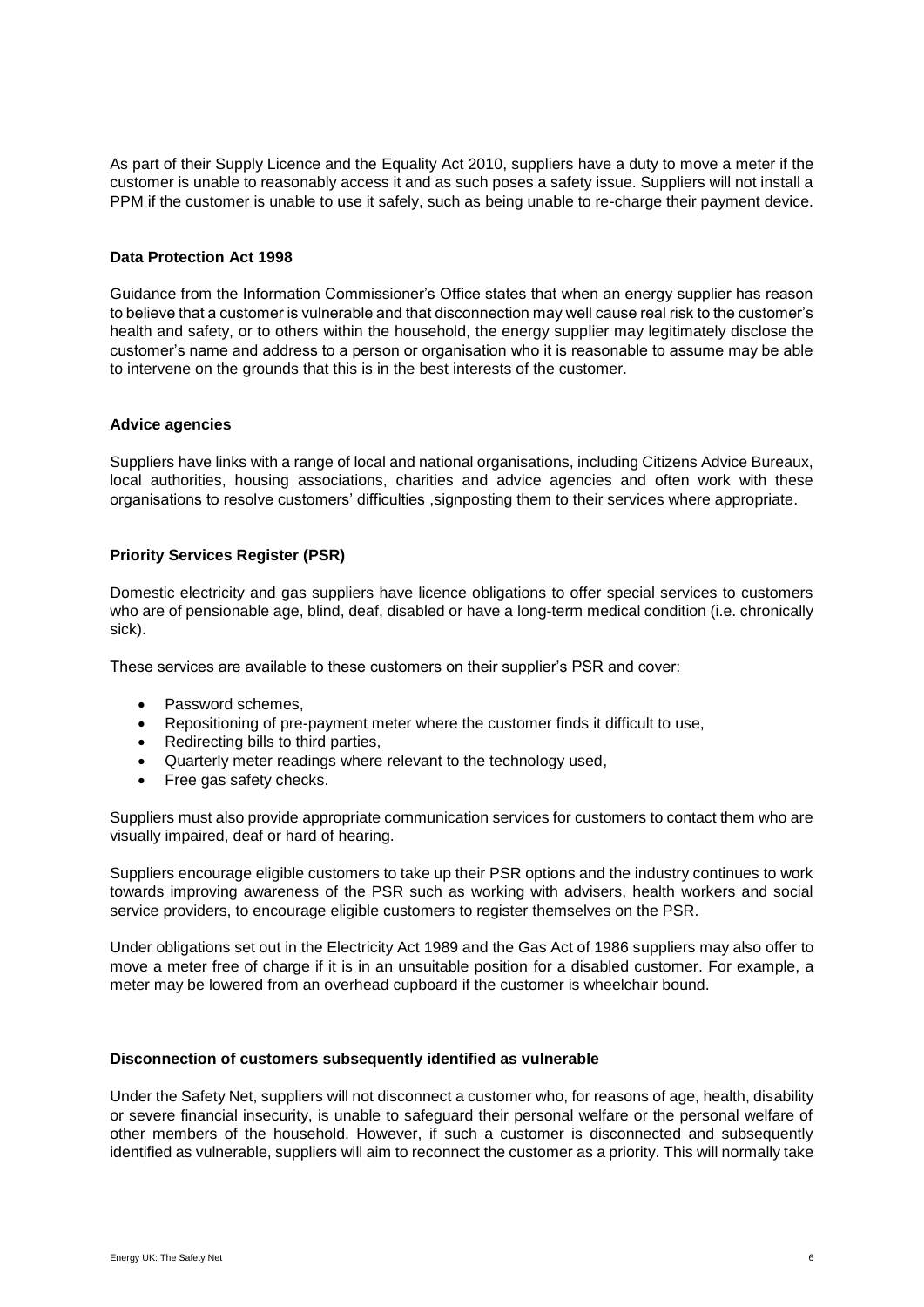place within 24 hours of the supplier confirming that the customer is vulnerable<sup>2</sup> . Suppliers will also analyse why the situation arose and take steps to prevent it happening in future.

Smart metering should enable significantly faster reconnection than within 24 hours.

#### **Disconnections in error**

Suppliers will do everything in their control to ensure that disconnections in error do not occur. Where a disconnection in error does take place, suppliers will analyse why the situation has occurred and take appropriate steps to prevent the issue in the future. In cases of disconnections in error, suppliers will take all reasonable steps to ensure that the customer is reconnected as rapidly as possible, and normally within 24 hours of ascertaining the circumstances<sup>2</sup>. Smart metering should enable significantly faster reconnection than within this timeframe.

Where a supplier or their agent disconnects a household in error, the supplier will give that customer a guaranteed minimum compensation payment of £50, or a higher amount appropriate to the circumstances of the case, normally on their energy bill.

Suppliers would not expect to provide such a payment where they had taken all reasonable steps to identify whether the customer or any occupants of the customer's premises were vulnerable prior to disconnection and only became aware of any such vulnerability following disconnection.

#### **Domestic consumers with a non-domestic supply**

There are circumstances where domestic consumers take their energy through a non-domestic supply (e.g. a flat above a shop or pub) and who may, therefore, not have a formal legal relationship with the energy supplier.

Suppliers understand the need to ensure that vulnerable consumers whose domestic household makes use of a non-domestic supply (including dual usage and where the meter is in a third party property) are not disconnected for reasons outside of their control. Members have, therefore, pledged that where they determine that a member of a domestic household, which takes its energy through a non-domestic supply, is, for reasons of age, health, disability or severe financial insecurity, unable to safeguard their personal welfare or the personal welfare of other members of the domestic household, the non-domestic supply will not knowingly be disconnected for reasons outside the domestic household's control.<sup>3</sup>

Notwithstanding the foregoing, in certain exceptional circumstances (specifically the persistent reliance on shared supply as a means of payment evasion by a non-domestic customer) suppliers reserve the right to pursue disconnection after exhausting all other options; and having first given sufficient notice to both the non-domestic consumer and the associated shared domestic supply. In such circumstances, if the domestic consumer's wellbeing may be put at risk from disconnection, the Extra Help Unit and social services will be informed prior to disconnection (taking into account guidance provided by the Information Commissioner's Office regarding disclosure of personal information).

Suppliers are ultimately responsible for deciding whether a consumer is vulnerable and will put this commitment into practice in different ways, depending on how their businesses are structured. However relevant operational practices include:

 Making all reasonable efforts to identify whether a non-domestic supply is being used by a domestic household prior to disconnection.

l

<sup>2</sup> Reconnections are subject to the availability of meter operators to action request.

<sup>&</sup>lt;sup>3</sup> Some examples of circumstances when a supplier will consider whether a consumer is vulnerable, according to this approach, can be found on p1.